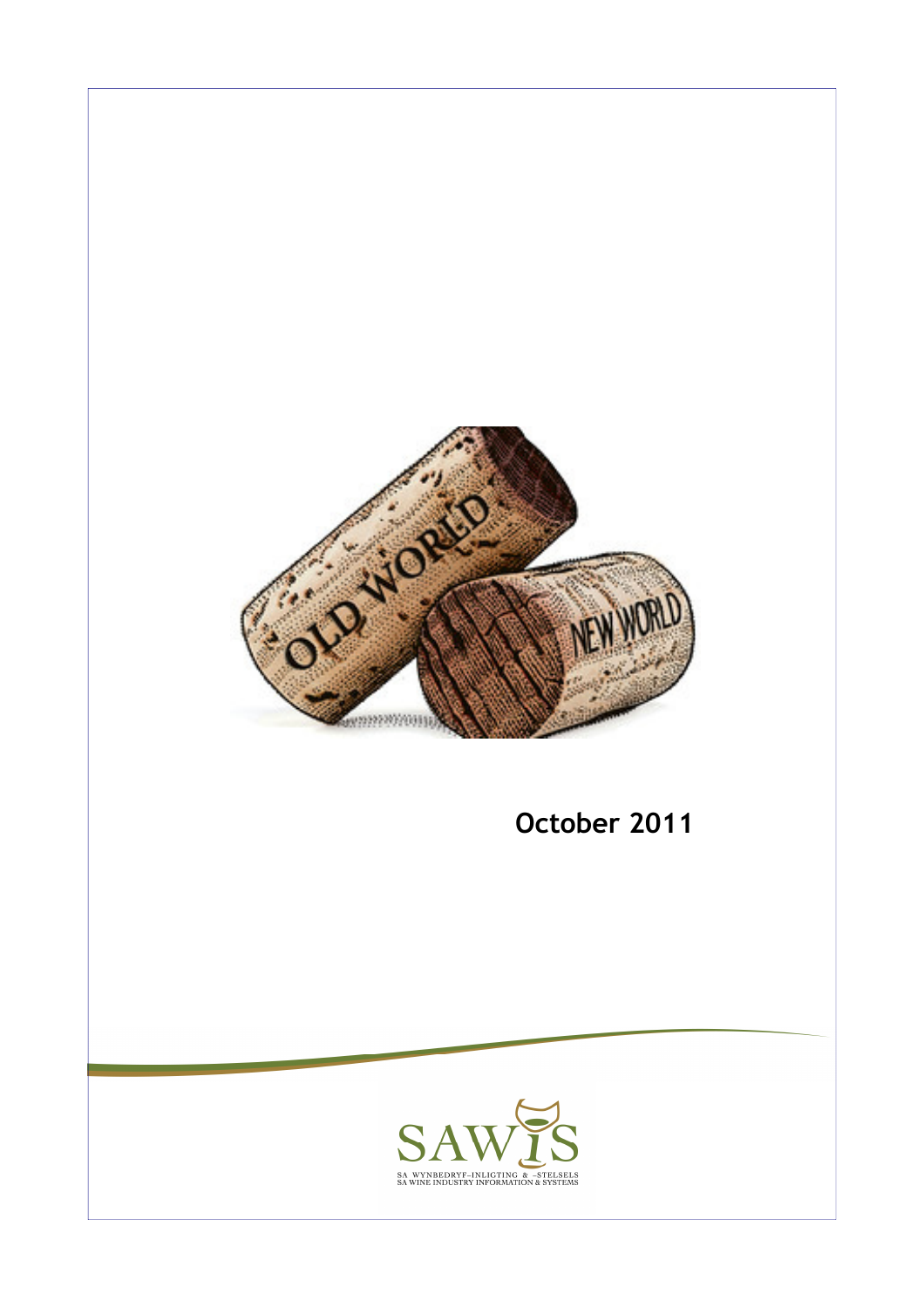# PRODUCTION (excluding juice and must) NEW WORLD VS OLD WORLD

#### Within the EU-27

Wine production in 2010 for both EU-15 and EU-27 member states is one of the lowest productions in the last 15 years. The 2010 wine production (15 290 million litres) did not even reach 2009 levels (16 289 million litres).

Portugal and Bulgaria experienced a growth of 89.2 million litres and 2.9 million litres respectively. A significant decline in production occurred in Germany, Italy, Austria and Romania.

#### Outside the EU-27

USA showed a decline in wine production in 2010 in comparison to the high production of 2009 (1 962 million litres and 2 196 million litres respectively). Chile also experienced a reduced harvest at 884.4 million litres in comparison to the 2009 record harvest of 1 009.3 million litres. Wine production increased by 411.5 million litres in Argentina, while South Africa experienced a decline in wine production of 76.9 million litres. Both Australia and New Zealand also experienced a decline in production.

The world wine production for 2010 (excluding juice and musts) is estimated at 26 000 million litres, which is 1 120 million litres (4.1%) less than 2009.

|                               | 2009*       | 2010**     |
|-------------------------------|-------------|------------|
|                               | '000 litres |            |
| <b>EU-27</b>                  |             |            |
| Austria                       | 235 200     | 173 700    |
| <b>Bulgaria</b>               | 139 700     | 142 600    |
| France                        | 4 636 100   | 4 496 300  |
| Germany                       | 913 900     | 718 500    |
| Greece                        | 336 600     | 310 000    |
| Hungary                       | 319 800     | 250 000    |
| Italy                         | 4 745 000   | 4 484 000  |
| Portugal                      | 586 800     | 676 000    |
| Romania                       | 670 300     | 495 700    |
| Spain                         | 3 516 600   | 3 399 900  |
| <b>Others</b>                 | 189 800     | 144 600    |
| <b>Total EU-27</b>            | 16 289 800  | 15 291 300 |
|                               |             |            |
| Countries outside EU-27       |             |            |
| Argentina                     | 1 213 500   | 1 625 000  |
| Australia                     | 1 171 000   | 1 124 000  |
| <b>Brazil</b>                 | 272 000     | 245 400    |
| Chile                         | 1 009 300   | 884 400    |
| New Zealand                   | 205 000     | 190 000    |
| South Africa                  | 998 600     | 921700     |
| Switzerland                   | 111 200     | 102 700    |
| <b>USA</b>                    | 2 196 000   | 1 962 000  |
| Others                        | 3 653 600   | 3 653 500  |
| Total countries outside EU-27 | 10 8 30 200 | 10 708 700 |
| <b>TOTAL</b>                  | 27 120 000  | 26 000 000 |
| *Provisional                  |             |            |

### Wine production (excluding juice and must)

\*\*Forecast

Source: OIV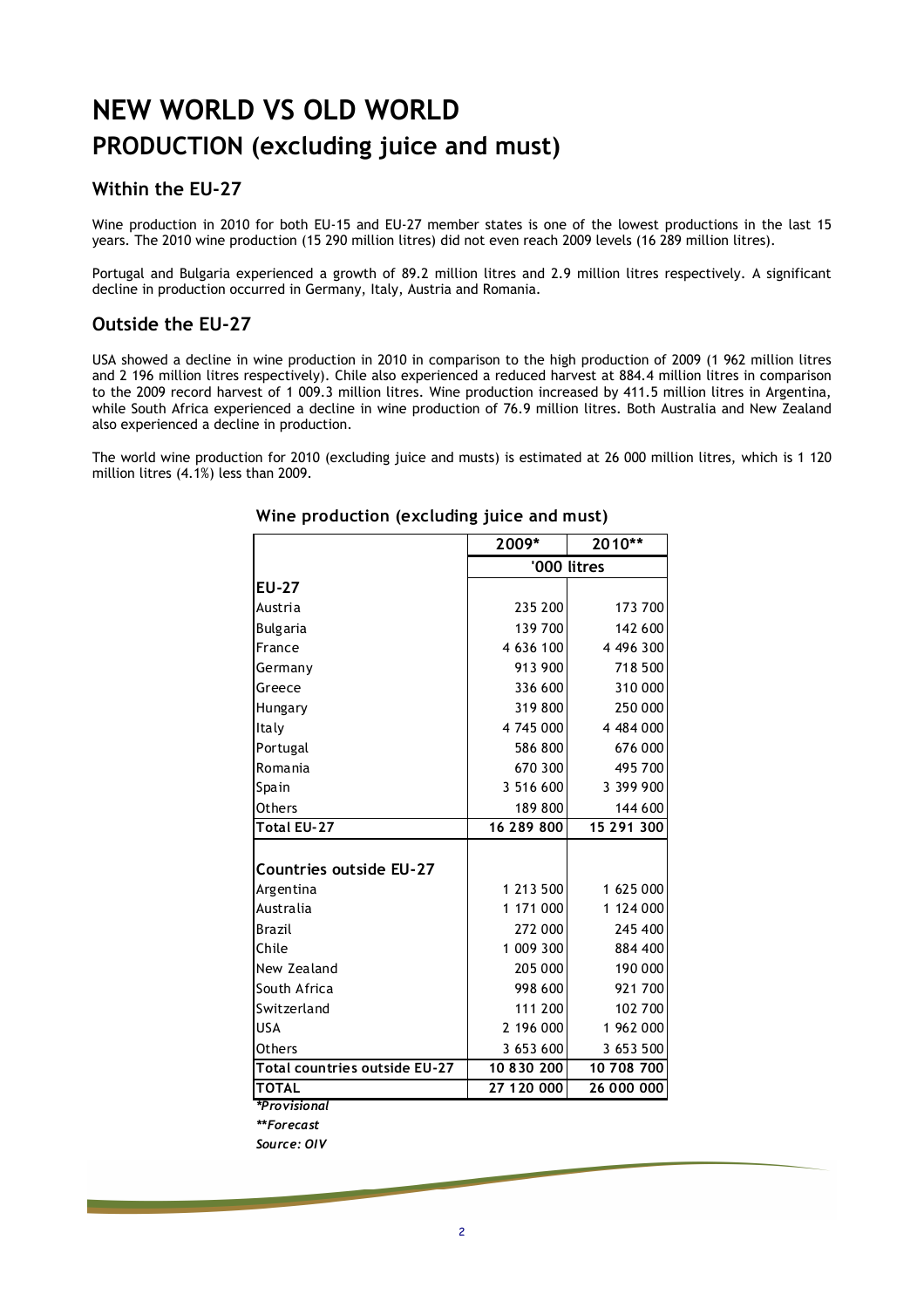

\*Provisional

\*\*Forecast



\*Provisional

\*\*Forecast

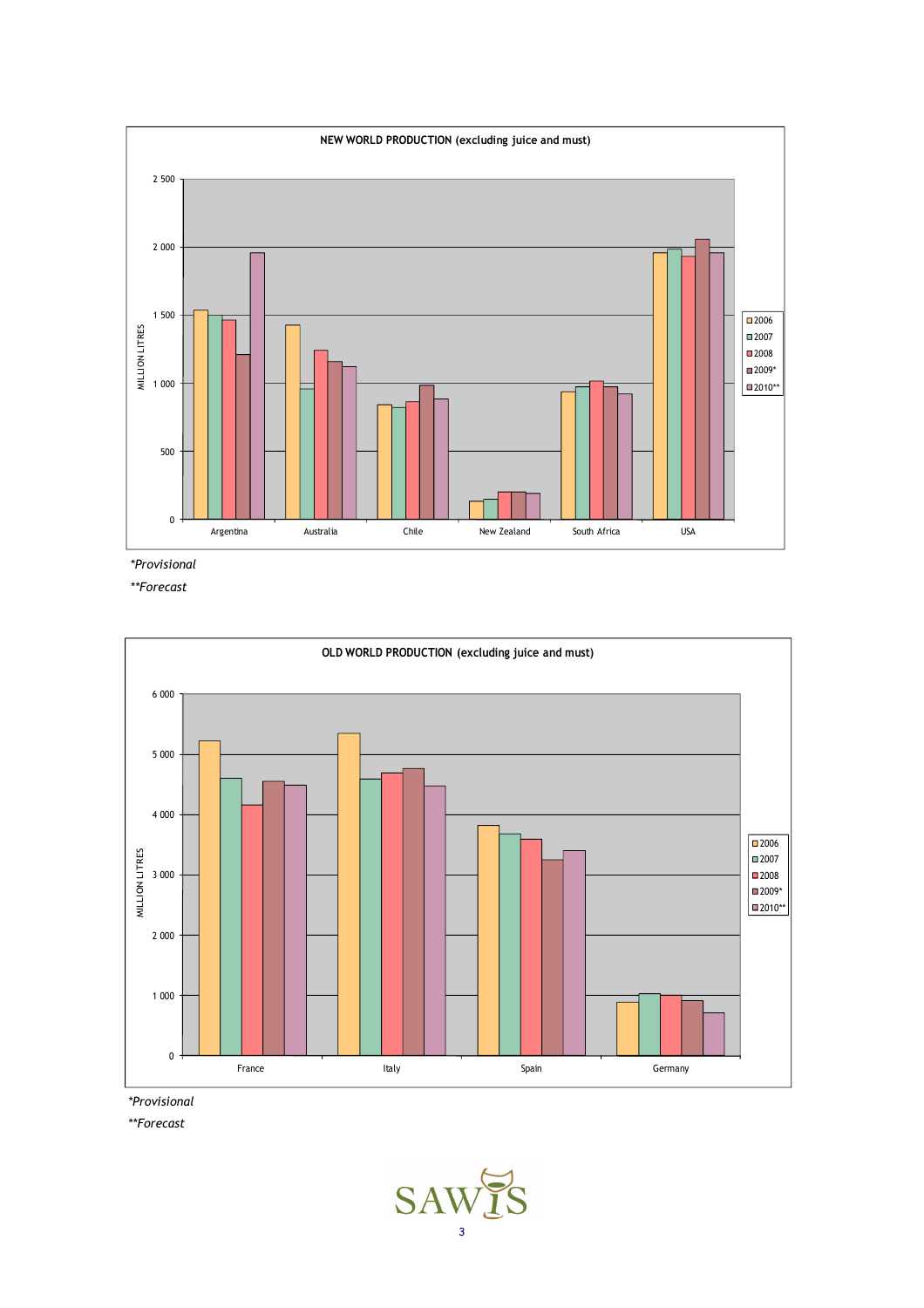

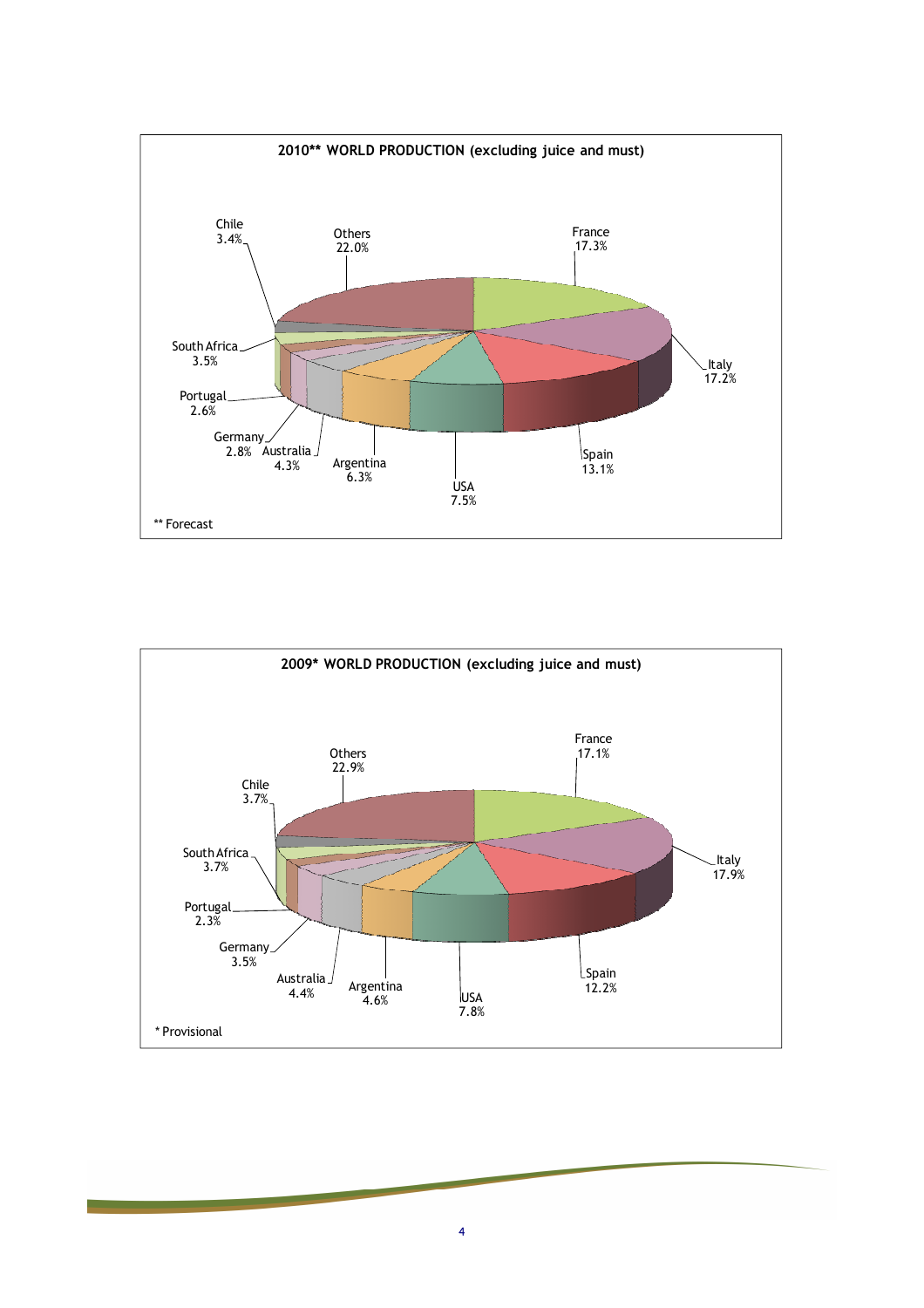### AREA UNDER VINES (includes table grapes)

### Within the EU-27

For the second year, the development of the European Union vineyard has been affected by the implementation of new community regulations. From 2008/2009 until 2010/2011 inclusive, this common market structure allows wine producers to receive a permanent uprooting subsidy, authorizing the uprooting of 175 000 hectares over 3 years.

Spain is still the main country affected, with an overall reduction in its vineyards of 31 000 hectares (2.8%). The Italian vineyard also suffered an overall reduction estimated to be 14 000 hectares including approximately 11 000 hectares that can be attributed to the EU premium. France, which before the implementation of the current community regulation, had started to reduce its vineyard using the premiums provided for in the previous community system, sees its vineyard reduced by a further 12 000 hectares.

#### Outside the EU-27

The vineyard outside the EU seems relatively stable for the third consecutive year, except for Chilean vineyard continuing to grow at a steady pace. The Turkish and South African vineyards continue to decrease. Total area under vines in China is estimated at 490 000 hectares.



The total worldwide area under vines amount to approximately 7.5 million hectares.

\*Provisional



\*Provisional

\*\*Forecast

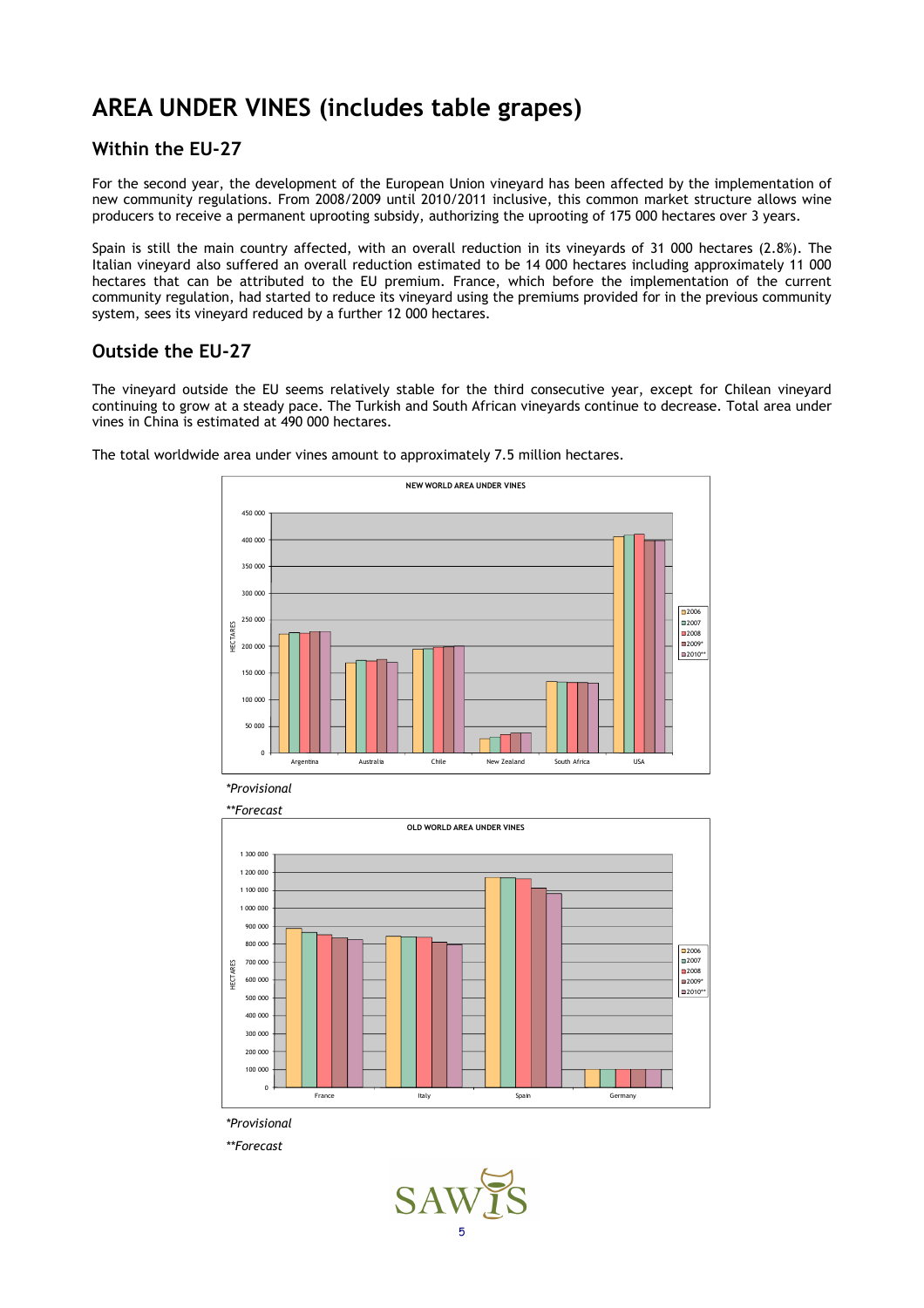### **CONSUMPTION**

#### Within the EU-15

Most of the EU-countries remained relatively stable, almost at 2009 levels. The United Kingdom recorded a recovery in its demand, whereas Spain showed a decline of 67.1 million litres in consumption.

#### Outside the EU-15

Outside the EU-15, countries remained relatively stable. Australia and Chile experienced a reasonable growth in demand, while Argentina showed a decline in consumption of 62.8 million litres.

The 2010 world wine consumption is estimated to be 23 630 million litres, 1% less than in 2009.

The world difference between production and consumption is estimated to be 2 370 million litres.

|                                | 2009*       | 2010**     |
|--------------------------------|-------------|------------|
|                                | '000 litres |            |
| $EU-15$                        |             |            |
| Austria                        | 240 000     | 240 000    |
| Belgium & Luxembourg           | 310 800     | 310 100    |
| <b>Denmark</b>                 | 189 000     | 193 000    |
| Finland                        | 59 700      | 60 600     |
| France                         | 2 930 400   | 2 943 800  |
| Germany                        | 2 025 000   | 2 020 500  |
| Greece                         | 302 900     | 295 500    |
| Ireland                        | 68 400      | 71 000     |
| Italy                          | 2 460 000   | 2 450 000  |
| <b>Netherlands</b>             | 346 000     | 347 000    |
| Portugal                       | 451 500     | 444 700    |
| Spain                          | 1 127 100   | 1 060 000  |
| Sweden                         | 201 000     | 201 000    |
| UK                             | 1 268 000   | 1 320 000  |
| <b>Total EU-15</b>             | 11 979 800  | 11 957 200 |
|                                |             |            |
| <b>Countries outside EU-15</b> |             |            |
| Argentina                      | 1 034 200   | 971 400    |
| Australia                      | 519 800     | 532 500    |
| <b>Brazil</b>                  | 350 800     | 350 000    |
| Chile                          | 260 500     | 311 800    |
| New Zealand                    | 91 700      | 90 500     |
| Czech Republic                 | 200 600     | 203 400    |
| South Africa                   | 338 400     | 346 700    |
| Switzerland                    | 288 500     | 290 000    |
| <b>USA</b>                     | 2 725 000   | 2 711 000  |
| <b>Others</b>                  | 5 860 700   | 5 865 500  |
| Total countries outside EU-15  | 11 670 200  | 11 672 800 |
| <b>TOTAL</b>                   | 23 650 000  | 23 630 000 |
| $*D$ covicional                |             |            |

#### Wine consumption

\*Provisional

\*\*Forecast

Source: OIV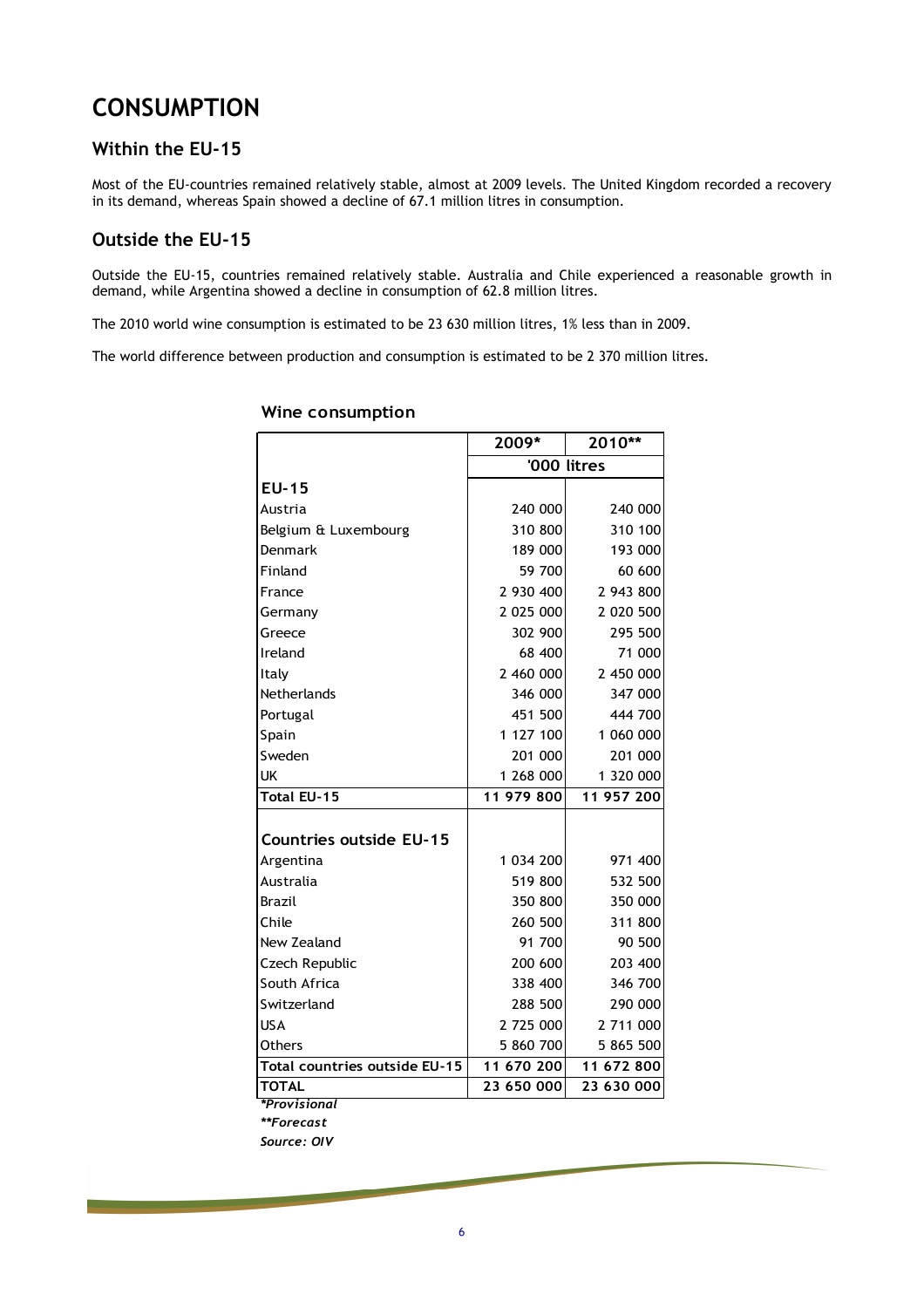

\*Provisional

\*\*Forecast



\*Provisional

\*\*Forecast